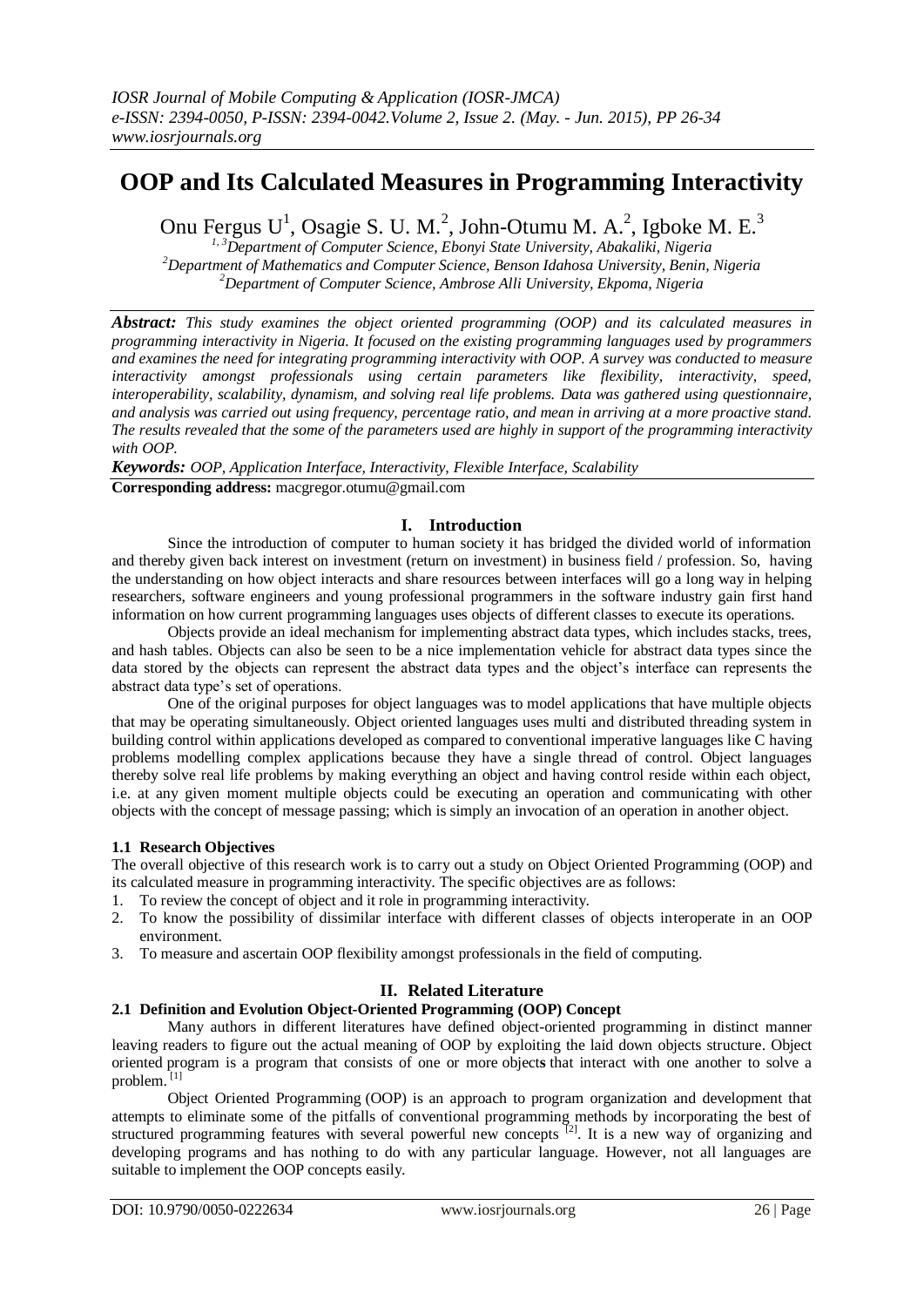This research paper defines object-oriented programming from a different perspective and how it relates to everyday programming. "Object-Oriented Programming can be define as act of programming which involves the reuse of entity (object) in modelling new and real shape of realistic nature with "identity" that enable programming specifications and procedure, "State"(which determine the object attribute) and "Behaviour" (which determine the interactivity) within objects of different classes".

| S/N | <b>OOP</b> Languages | YEAR        | <b>DECRIPTION</b>                                                                                                                                                                                                                                                                   |  |
|-----|----------------------|-------------|-------------------------------------------------------------------------------------------------------------------------------------------------------------------------------------------------------------------------------------------------------------------------------------|--|
| -1. | Simula               | 1967        | Developed for mainly simulating discrete invent systems.                                                                                                                                                                                                                            |  |
| 2.  | Smalltalk            | 1970s       | Developed for simulation and graphics-oriented systems                                                                                                                                                                                                                              |  |
| 3.  | Ada                  | 1980.       | A structured, statically typed, imperative, wide-spectrum, and object<br>oriented high-level computer programming language built to support<br>extremely strong typing, explicit concurrency, offering tasks,<br>synchronous message passing, protected objects and non-determinism |  |
| 3.  | $C++$                | Early 1980s | First object oriented language to widely used commercially.                                                                                                                                                                                                                         |  |
| 4.  | Java                 | Early 1990s | A simpler version of $C_{++}$ developed by Sun Java. It is meant to be a<br>programming language for video-on-demand applications and Internet<br>applications development.                                                                                                         |  |

| Table 1: Evolution of Object Oriented Programming Languages |  |
|-------------------------------------------------------------|--|
|-------------------------------------------------------------|--|

A closer look at the evolution of object oriented programming languages brings to the understanding of its concepts and usefulness in the world of programming. Today new generation of programming languages utilizes the coherent principle of object exchange in achieving its goal.  $[3, 4, 5, 6]$ 

## **2.2 Features of OOP**

Object Oriented Programming and Languages have a well robust feature that gives adequate support to interfaces interactivity and these include the following:

**Object:** The findings have revealed that object has three main characteristics that translated to its flexible nature which includes:

- i. State
- ii. Behaviour
- iii. Identity

The entire concepts above shows that object are tangible entities. Figure 1(a) shows the state of the ball (the ball is at the middle of the pitch) awaiting other objects (entities) such as figure1(b) for interactions, thereby representing the behaviour of different entities having a well define name figure1(c) that represents the principle to which object function in current programming languages. The flexibility of this approach enable interface to communicate freely. Every component Interact with each other in creating a suitable object oriented program. <sup>[7]</sup>



(a) "State" (On the soccer field) (b) "Behaviour" (Entities interactions) (c) "Identity" (Soccer ball 124) **Figure 1:** Illustrating the three main characteristics of Object <sup>[7]</sup>

**Classes:** As discussed briefly above classes are group of objects with the same characteristic and they share common properties. For easy interactivity, objects are built into classes and the classes interact within a given set of definitions. A class has three kinds of member <sup>[8]</sup>

- 1. Field that specify the kind of data that the objects hold;
- 2. Methods that specify the operations that the objects can perform;
- 3. Constructors that specify how the objects are to be created.

**Modularity:** Object oriented programming help to create a well modular structure in interface interactivity by providing interface to which other units of code can be written and allow access without copying code or writing explicit code to discover it implementation details. It is an interface with sets of share names for procedure or object. Module has the capability of running flexibly in a separate machine of different entities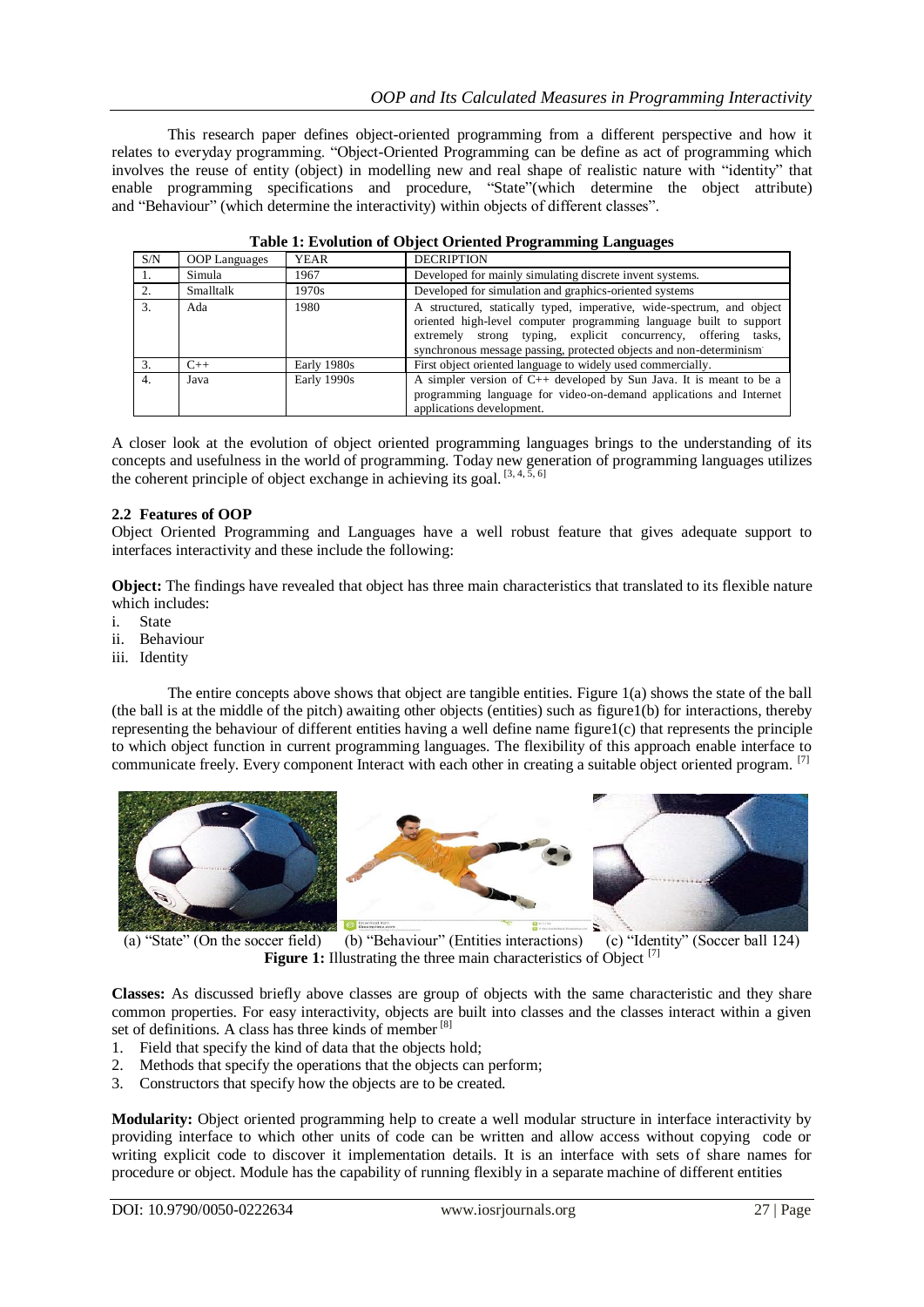**Reusability:** This is one of the benefits of object oriented concept. It uses existing code to implement new function/procedure. This eliminates the fundamental problem of the early programming languages; thereafter create a flexible approach towards software development.

**Mechanisms of Abstraction:** The world is made up of objects and they are of different manners, these objects are grouped into classes for proper identification. Abstraction is simply the process of selecting the significant attribute for easy classification of a given set of objects.

**Encapsulation:** the design structure of object oriented concept has a mechanism to which objects/data are hidden from the outside world.

**Polymorphism:** Object oriented programming / languages foundation is in object class function. Every object has its characteristics and in programming they must be able to use such attribute without interference. The ability of the object oriented programming languages to process each object in a separately form (differently) by treating each object data type, classes and redefining methods for classes derivations is known as polymorphism

**Inheritance:** Many had it that a good parent must leave possessions for his/her children and their children also doing same to their next generation. As it is popularly know it is the transfer of one wealth (properties), attributes (trait) or feature from one generation to another generation say parent to child. In object oriented programming object or class passes some attributes to subclass. This can be seen from supper-class and subclass relationship where setting features by the supper-class is passed on to the subclass. Rather than building at fresh inheritance utilises the reuse mechanism in implementing object oriented programming project. This is the principle to which current programming languages are built.

## **2.3 Benefits of Object Oriented Programming (OOP)**

OOP offers several benefits to both the program designer and the user. Object orientation contributes to the solution of many problems associated with the development and quality of software products. The new technology promises greater programmer productivity, better quality of software and lesser maintenance cost.

The following are some of the major benefits of OOP identified:

- 1. Through inheritance, redundant codes can be eliminated.
- 2. Programs can be built from standard working modules that communicates with one another, rather than having to start writing the code from the scratch. This leads to saving development time and higher productivity.
- 3. The principle of data hiding helps the programmer to build secure programs that can not be invaded by code in other parts of a program.
- 4. It is possible to have multiple instances of an object to co-exist without any interference.
- 5. It is possible to map object in the problem domain to those in the program.
- 6. It is easy to partition the work in a project based on objects.
- 7. The data-centered design approach enables us to capture more detail of a model.
- 8. Object oriented system can be easily upgraded from small to large system.
- 9. Message passing techniques for communication between objects makes interface descriptions with external systems much simpler
- 10. Software complexity can be easily managed.

### **2.4 Application Interface Development Issues**

A program design without interface is as good as nothing. Computer program designed utilises interface to communicate with other programs either for resource sharing or data sharing. There are many reasons why a program cannot be designed without interface but for the purpose of this study we will focus on key issues such as lack of openness, connection between the underlying applications and lack of support beyond the coding phase <sup>[9],[10]</sup>. Also we will examine the security issues. There are several issues facing the interface and according flexibility. Creating good user interface for system is a difficult task. User interface software is often large, complex, and difficult to debug and modify. It often represents a significant fraction of the code, frequently ranging from 40 to 60 percent. Good interfaces he said are easy to use frequently require several cycles of designing, development, testing, and refining. Consequently, better tools are needed for all aspects of user interface development, ranging from support of complex programs to rapid prototyping.

Another big issue facing interface development is the concern for security. In designing or building interfaces, programmers are more concerned over the manner at which hackers or invaders manipulates interface in order to gain access to valuables. Also, OOP provides a systematic approach to solving this problem. As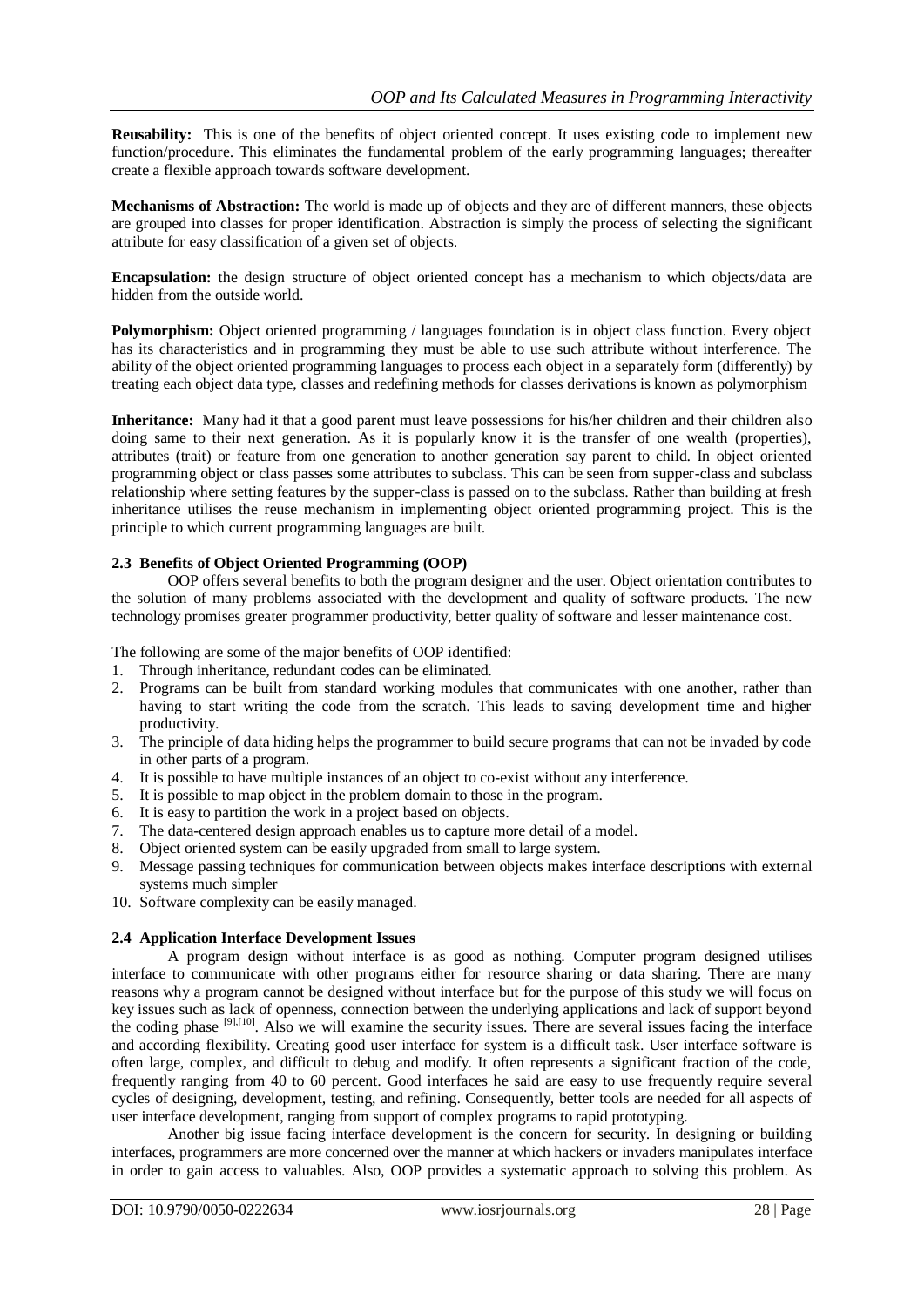discussed above, every object is encapsulated in such a way that they act as a **FIREWALL** between outside world and the object itself. Therefore making it easier for classes to call object using **methods** and **messages** approach without been known to the outside world.

## **2.5 Dynamics of Applications Interfaces Interactivity**

The first generation programming languages application interface suffers major setback as a result of system engender, this is similar to computer design by different vendors in the early stage of computer productions. Communications between these computers (from different vendors) were impossible due to compatibility and interoperability issues. This period was regarded as "**systems engender**".

In interface interactivity OOP concept /model has bridge the divided world of interface working as a single entity. Current programming has shown that interface written in Java, VB, C++ or Hypertext Mark-up language can interact freely and this is as a result of the dynamism (scripts exchange) to which object oriented programming languages were built.

### **2.6 Interface Interactivity and the OOP Concept**

Interface is component of software or program which gives the user access to use the application. To this end, we can say that interface is the entrance door to which programmer or computer users gain access to other information available in a given computer. Every system has interface and to structured program, it is the part where authentication of a given user is required. It is the first part of a machine when switched on to ask for some valid data. Interface interactivity and OOP concept are one and the same. The possibility for interface to interact with another interface centred on the laid down concept of OOP.

### **2.7 Implementing Interfaces with OOP**

Modern day programming languages use object oriented concept in solving real life problems. OOP creates opportunity to build programs from existing component. According to <sup>[11]</sup> building a graphical user interface (GUI) in Java, the JDK has a GUI component to which interface can be built, the JDK which means Java development toolkit is in integration with the integrated development environment (IDE). This library enables programmer to pick component to build new interface rather than building from the scratch. There are two basic types of Java graphical user interface and these include:

- Applet
- $\triangleright$  Standalone graphical user interface application

For the purpose of this research work, we shall examine the one of the applet using Java programming language Applet like any other program does not run directly on the platform it was created, rather it runs from different entity in initiating it operations. Applet program is not too large but has the sole capability of running via a browser acting as the programming housing the program.

Applet runs well from the following browsers:

- > Mozilla Firefox
- $\triangleright$  Internet Explorer
- Opera Mini
- $\triangleright$  Google Chrome etc

Irrespective of how applet is examined, its class has extension of the java.applet.applet class. There are more varieties of functions with constant increase in java applet class.

### **2.8 Object Oriented Programming Scalability**

Programmers that have spent years and time in working with different programming languages would attest to the fact that since object oriented concept introduction to programming languages, there has been tremendous improvement in programming. OOP is not just growing or making programming more flexible but expanding in an exponential form and its scalability has brought about flexibility, low cost, stress free, and return on investment to the software industries. It has also made life much more meaningful to the computer end users.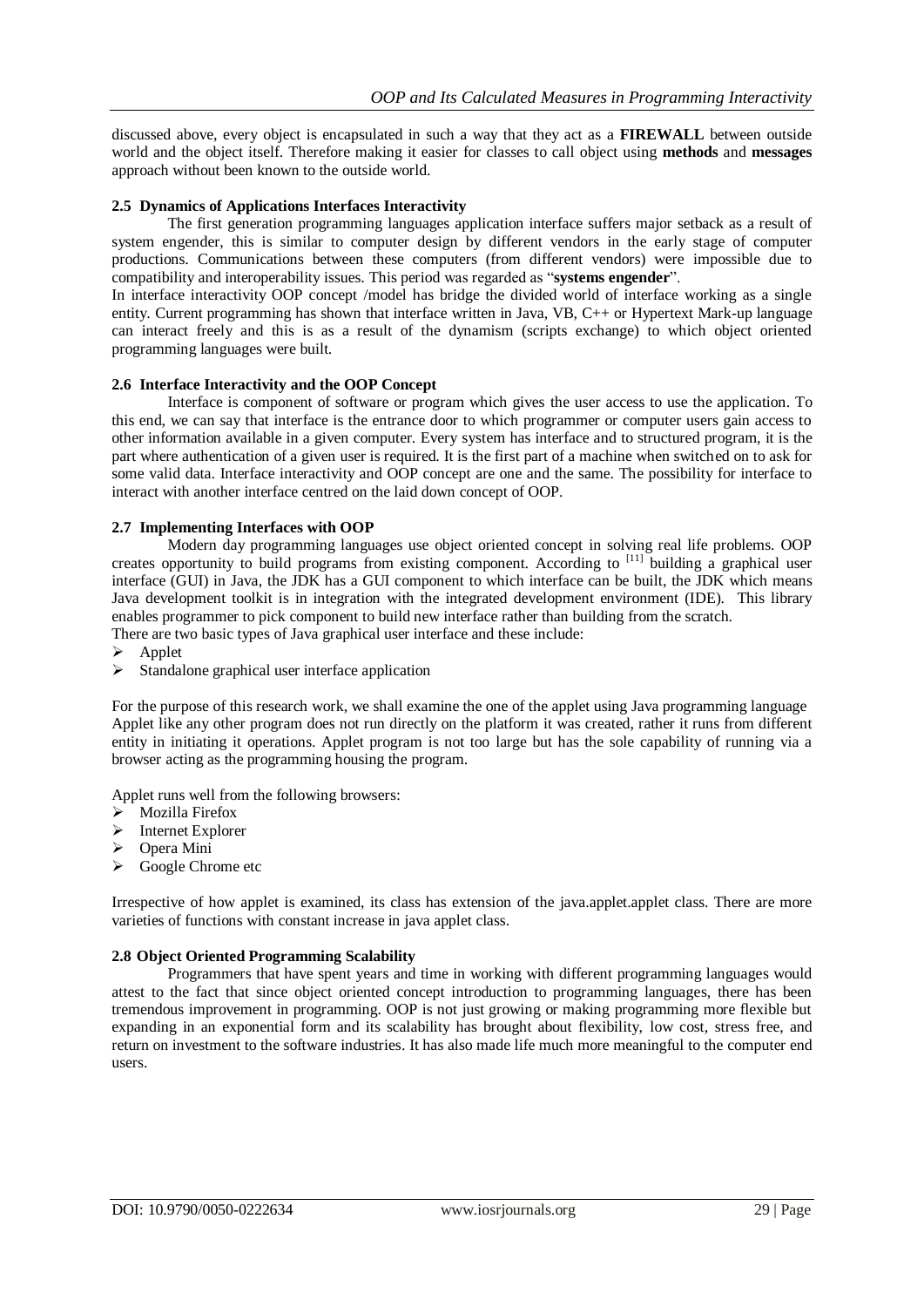## **III. Methodology**

The following approaches were used in this research work in order to measure Object Oriented Programming (OOP) interactivity.

#### **3.1 Data Collection**

In order to obtain data from professionals in the field of computer science / information technology in academia (lecturers / programmers / Analyst / Students ), software practitioners in the software industry of Nigeria, and independent researchers in the field of computer science / IT, a questionnaire was designed and administered. The questionnaire was divided into three sections. The first section contains questions on socioeconomical characteristics of the respondent. The second section contains questions regarding information of the respondent"s basic skills, while the third section was designed to collect data about different characteristics statements based on the degree of acceptance or rejection to the point stated.

#### **3.2 Data Analysis and Results Presentation**

As a result of this survey, 100 copies of the questionnaire were administered, and 60 copies were received. The researchers used different methods to analyse the data gathered from the various sections of the questionnaire. The frequency and percentage ratio methods were used in sections A and B to determine the number of occurrence and percentage involved, while in section C, the mean was used to determine the level of support as it relates to OOP and its calculated measure in programming interactivity.

|                                         | Frequency | Percentage |
|-----------------------------------------|-----------|------------|
| <b>GENDER</b><br>(a)                    |           |            |
| Male                                    | 40        | 66.7       |
| Female                                  | 20        | 33.3       |
| (b)<br><b>OCCUPATION</b>                |           |            |
| Researchers in I.T. field               | 13        | 21.7       |
| Lecturers in Computer Sc. / IT          | 26        | 43.3       |
| <b>Software Practitioner</b>            | 3         | 5.0        |
| Programmer                              |           | 8.3        |
| Analyst                                 | 3         | 5.0        |
| Student                                 | 10        | 16.7       |
| <b>EXPERIENCE IN PROGRAMMING</b><br>(c) |           |            |
| $<$ 5 years                             | 29        | 48.3       |
| $< 10$ years                            | 19        | 31.7       |
| $> 10$ years                            | 12        | 20.0       |

Table 2 shows the distribution of the respondents" gender, occupation and experience in programming.



**Figure 2** Gender

In figure 2 (Gender), the male respondents have a total number of 40 with a percentage of 66.7%, while the female respondents have a total number of 20 with a percentage of 33.3%, i.e. the male are dominating in programming.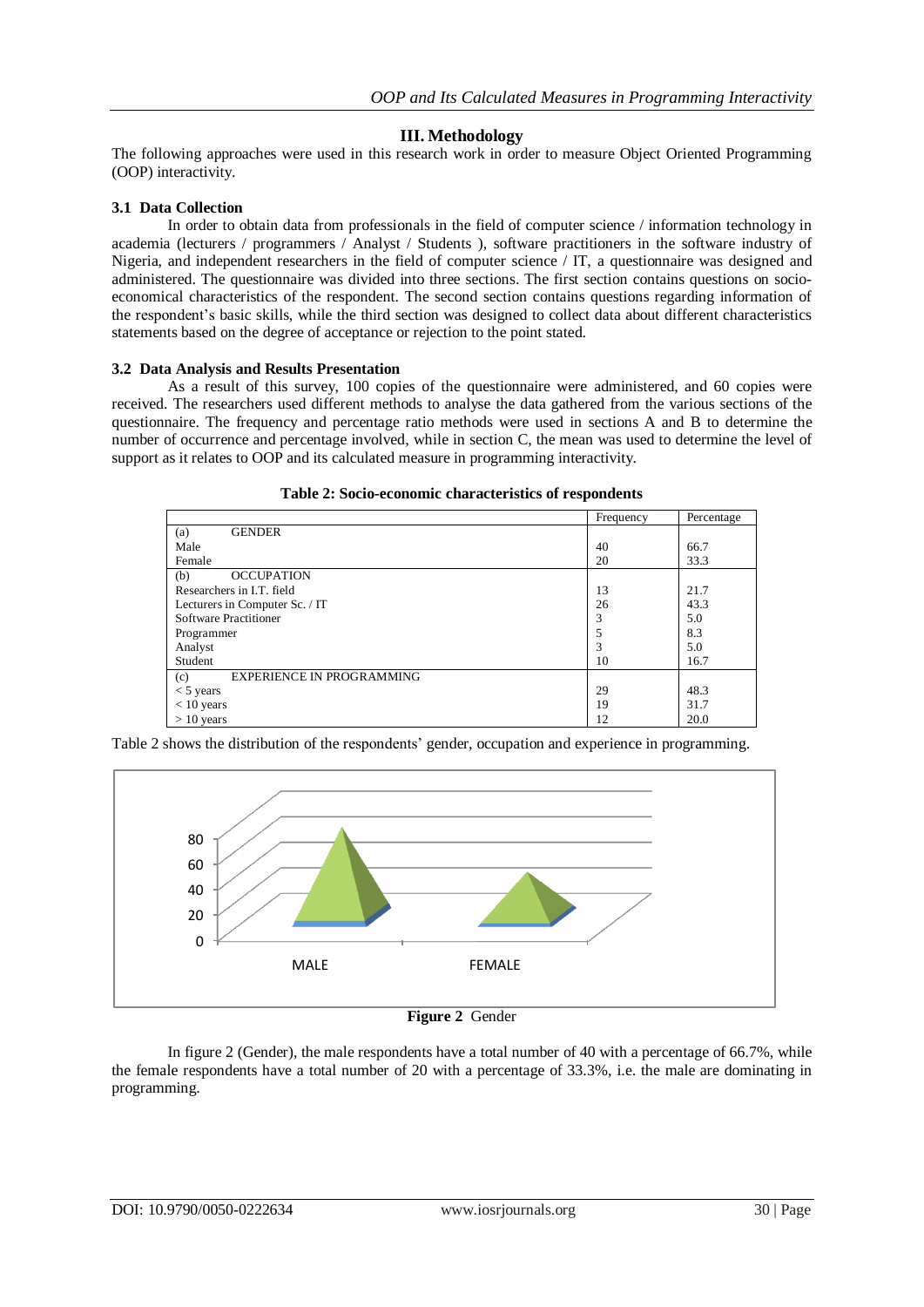



Under occupation the results in figure 3 shows that researchers in information technology field were 13 (21.7%), lecturers in the department of computer science/information technology were 26 (43.3%), industry software practitioners were  $3$  (5%), programmers were  $5$  (8.3%), Analyst were  $3$  (5%), and students were 10 (16.7%), again, this shows that the lecturers in computer science / information technology are strongly in support of the view.



**Figure 4** Programming Experience

In terms of programming experiences, Figure 4 above also shows that 29(48.3%) respondents out of the 60 has less than 5 years coding experience, 19 (31.7%) respondents has less than 10 years experience, 12 (20%) respondents has over 10 years coding experience. This again shows that young programmers with less than 5 years programming experience are involved in OOP usage and strongly in support of it interactivity.

**Table 3:Distribution of respondents according to their coding, program methods and OOP skills**

|                                        | Frequency | Percentage |
|----------------------------------------|-----------|------------|
| DO YOU CODE PROGRAMS<br>(a)            |           |            |
| Yes                                    | 42        | 70.0       |
| N <sub>0</sub>                         | 9         | 15.0       |
| Not Exactly                            | 9         | 15.0       |
| (b)<br>PROGRAMMING METHOD PREFERRED    |           |            |
| Procedural                             | 8         | 13.3       |
| <b>OOP</b>                             | 40        | 66.7       |
| Others                                 | 12        | 20.0       |
|                                        |           |            |
| ARE YOU SKILFUL IN TERMS OF OOP<br>(c) |           |            |
| Yes                                    | 29        | 48.4       |
| N <sub>0</sub>                         | 8         | 13.3       |
| Not Exactly                            | 23        | 38.3       |
| (d)<br>LEVEL OF SKILFULNESS IN OOP     |           |            |
| <b>Highly Skilful</b>                  | 5         | 8.3        |
| Moderately Skilful                     | 35        | 58.3       |
| Not Skilful                            | 20        | 33.3       |

Table 3 shows distribution of respondents according to their coding, program methods and OOP skilfulness.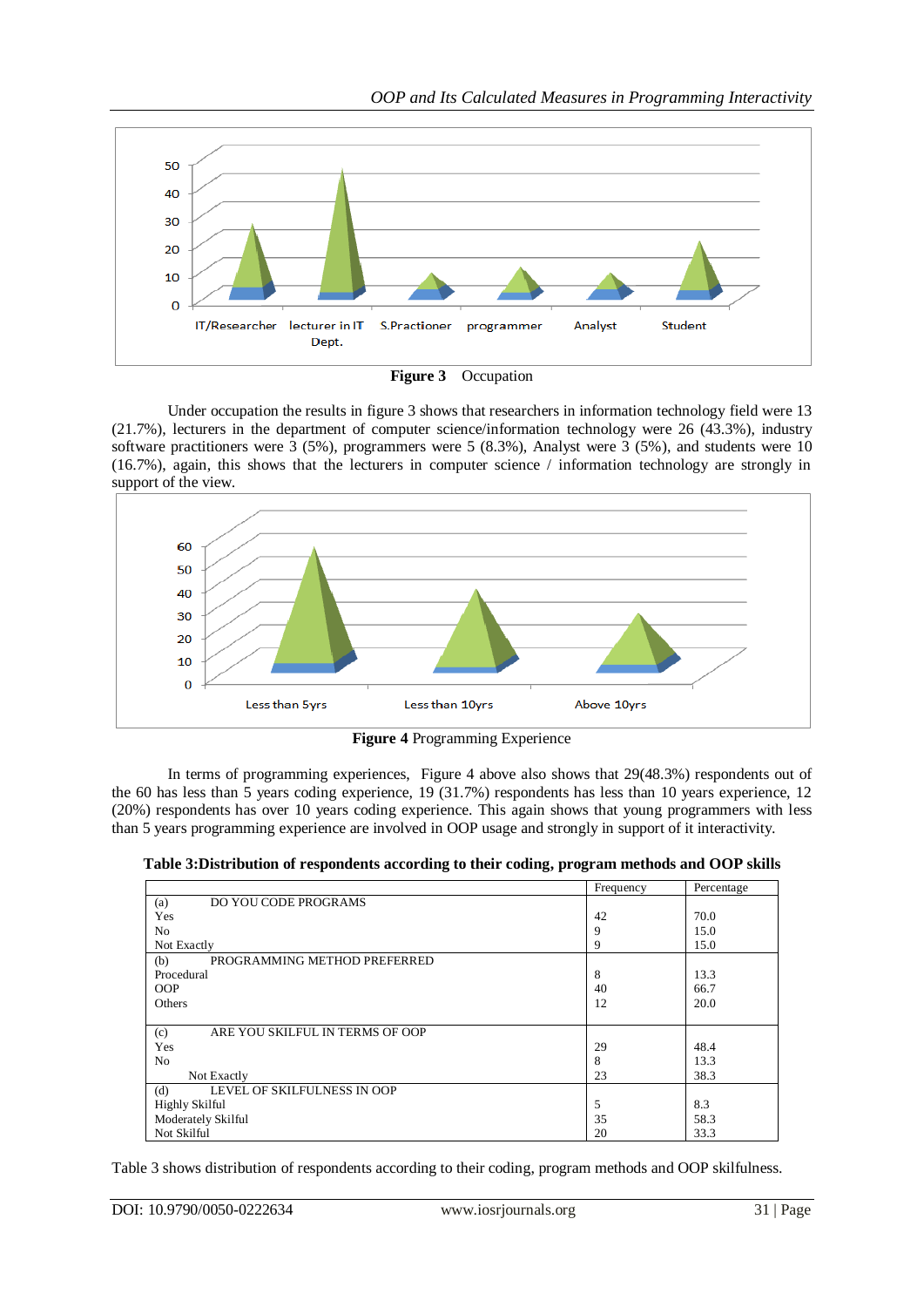

**Figure 5** Do you code programs?

With respect to Figure 5 (Program coding),  $40(70%)$  of the respondents can code or write program,  $9(15%)$  respondents can't code, while the other  $9(15%)$  of the respondents are not so sure.



**Figure 6** Programming method Preferred

In figure 6 (Preferred programming method), 8(13.3%) respondents out of the 60 respondents preferred the procedural method for programming, 40(66%) of the respondents preferred object oriented programming (OOP) approach, while 12(20%) of the respondents preferred other methods.



**Figure 7** Are you skilful in terms of OOP

In choice of OOP skills as shown in figure 7, pie chart, 28(46.7%) respondents claimed to be skilful in terms of OOP, 8(13.3%) respondents claimed not skilful at all, 23(38.3%) respondents are not certain, while 1 (1.7%) respondent did not respond to this question.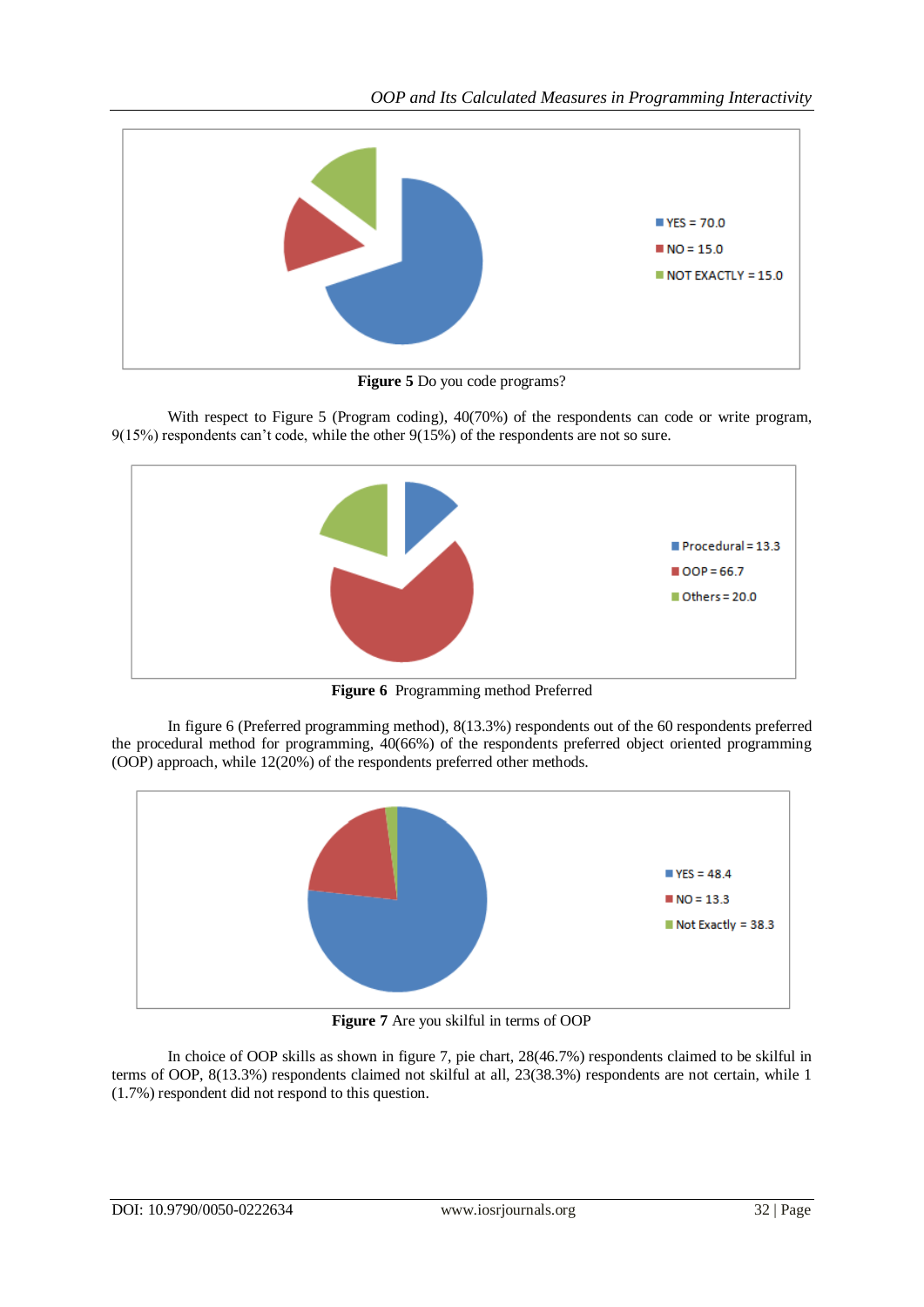

**Figure 8** Level of Skilfulness in OOP

Figure 8 shows the level of skilfulness with OOP designs. 5(8.3%) respondents claimed to be highly skilful in terms of OOP designs, 35(58.3%) respondents claimed to be moderately skilful, while 20(33.3%) claimed not to be skilful at all. In summary, there are more skilful programmers and they prefer using the OOP methods because of its flexibility and interactivity.

|  | Table 4: Object Oriented Programming Usage Experience of Respondents |
|--|----------------------------------------------------------------------|
|  |                                                                      |

| S/N | Statements to Measure Object Oriented Programming (OOP) Interactivity     | Mean | Standard  |
|-----|---------------------------------------------------------------------------|------|-----------|
|     |                                                                           |      | Deviation |
|     | Introduction of OOP has made program design flexible for usage            | 4.58 | .561      |
|     | OOP is highly interactive                                                 | 4.23 | .621      |
|     | OOP interactivity can be measured in term of objects design               | 4.15 | .606      |
| 4   | OOP usage in program design is very fast as compared to procedural        | 3.95 | .746      |
|     | Object design and usage in different OOP languages can interoperate       | 3.80 | .879      |
|     | OOP is a scalable programming language                                    | 4.13 | .676      |
|     | OOP scalability can be measured in terms of its improvement of the years  | 3.73 | 1.071     |
|     | OOP can be used to implement interfaces which can solve real problems     | 4.45 | .649      |
|     | Application interface interactivity written in OOP is more dynamic        | 4.08 | .809      |
| 10  | OOP concept helps application development to be flexible and interactive. | 4.63 | .581      |
|     | *Agreed (Mean $>$ 3.00)                                                   |      |           |

Table 4 shows the agreed mean, mean, and standard deviation values gotten as a result of the statistical analysis ran on data gathered from this section.

mean (x) =  $\frac{\sum fx}{\sum f(x)}$  $\frac{\sum x_i}{\sum f(n)}$  that is, where  $n_1 + n_2 + ... + n_n = n$ 

The agreed mean value of 3.00 is the benchmark value for basic assessment of each statement computed mean value in table 4. The computed mean value for each statement as analyzed in Table 4 is compared against the agreed mean value for support of its measure of OOP interactivity. If the computed mean value is highly above the agreed mean value, then the statement is strongly in support of OOP interactivity. The statement is moderately or slightly in support of the argument statement, if the computed mean value is slightly above or in the same range with the agreed mean value or not in support at all, if the computed mean value of the statement is less than the agreed mean value.

## **IV. Discussion**

Table 4 presented OOPs calculated measures in programming interactivity. We observe the following:

- i. **Introduction of OOP has made program design flexible for usage:** the computed mean value  $= 4.58$ . The mean value (4.58) is far above the agreed mean value which is 3.00 this shows that the statement is strongly in support of OOP and its calculated measures in programming interactivity.
- ii. **OOP is highly interactive:** the computed mean value  $= 4.23$ . The mean value  $(4.23)$  is far above the agreed mean value which is 3.00 this shows that the statement is in agreement with OOP and its calculated measures in programming interactivity.
- iii. **OOP interactivity can be measured in terms of objects designed:** the computed mean value = 4.15. The mean value (4.15) is also above the agreed mean value of 3.00. This shows that the statement is also in support of OOP and its calculated measures in programming interactivity.